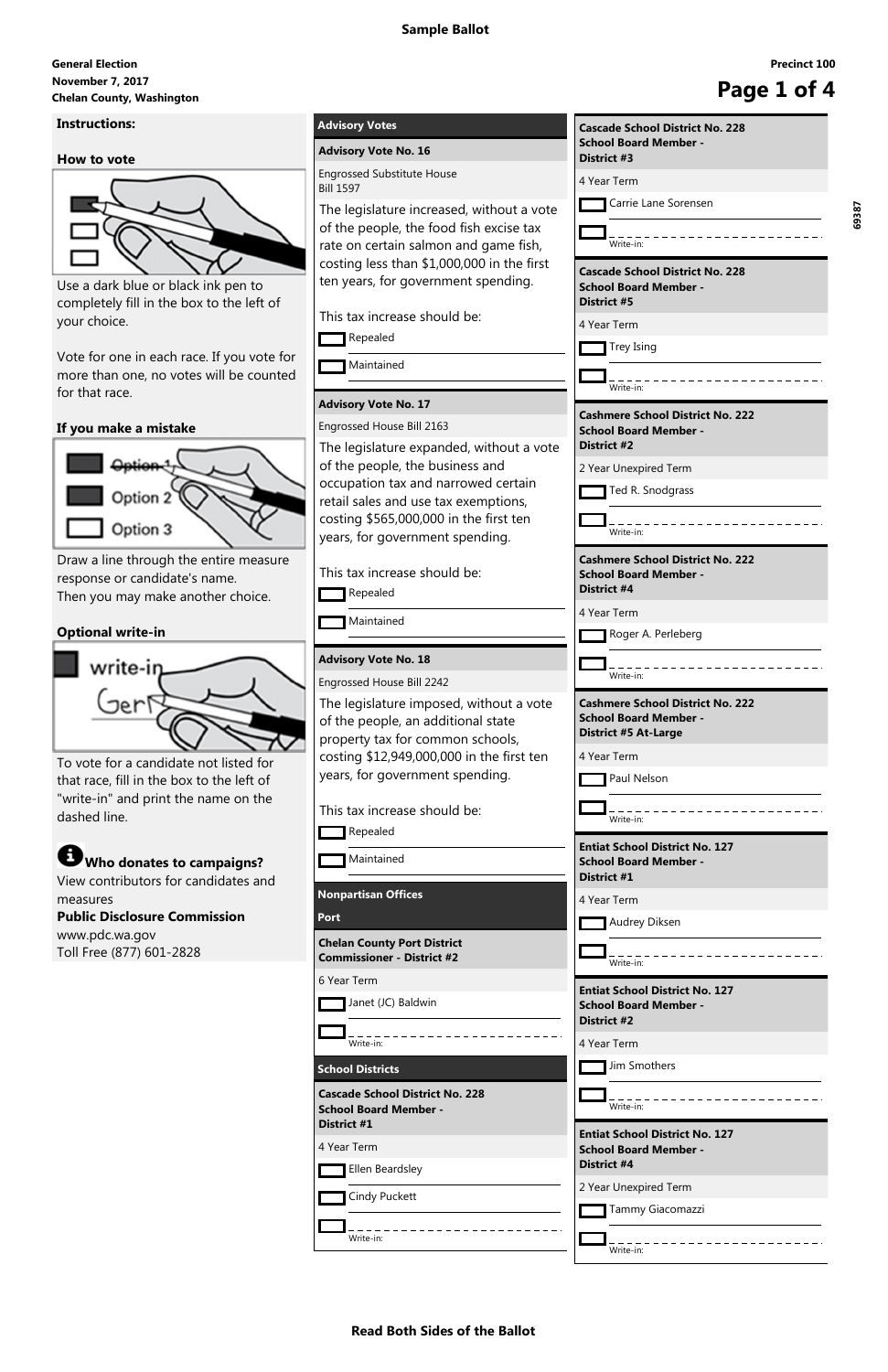# **November 7, 2017 General Election Chelan County, Washington**<br> **Chelan County, Washington**

**Read Both Sides of the Ballot**

|             | <b>Precinct 100</b> |  |
|-------------|---------------------|--|
| Page 2 of 4 |                     |  |

| <b>Lake Chelan School District</b><br><b>No. 129</b>                         | <b>Wenatchee School District</b><br><b>No. 246</b>  | <b>City of Chelan</b><br><b>Council Member #5</b> |
|------------------------------------------------------------------------------|-----------------------------------------------------|---------------------------------------------------|
| <b>School Board Member -</b>                                                 | <b>School Board Member -</b>                        | 2 Year Unexpired Term                             |
| District #1                                                                  | <b>Position #3</b>                                  | Servando Robledo                                  |
| 4 Year Term<br>Lynda Foster                                                  | 2 Year Unexpired Term<br>Claudia De Robles          |                                                   |
|                                                                              |                                                     | Write-in:                                         |
| Write-in:                                                                    | Sunny Hemphill                                      | <b>City of Chelan</b><br><b>Council Member #6</b> |
| <b>Lake Chelan School District</b><br><b>No. 129</b>                         | Write-in:                                           | 4 Year Term                                       |
| <b>School Board Member -</b><br>District #3                                  | <b>Wenatchee School District</b><br><b>No. 246</b>  | Tim Hollingsworth                                 |
| 4 Year Term                                                                  | <b>School Board Member -</b><br><b>Position #4</b>  | Cameron Skip Morehouse                            |
| David Rinehart                                                               | 4 Year Term                                         | Write-in:                                         |
| Ken Brunner                                                                  | Michele Sandberg                                    | <b>City of Chelan</b>                             |
| Write-in:                                                                    | Write-in:                                           | <b>Council Member #7</b><br>4 Year Term           |
| <b>Manson School District No. 19</b>                                         | <b>Wenatchee School District</b>                    | Ty Witt                                           |
| <b>School Board Member -</b><br><b>District #4 At-Large</b>                  | <b>No. 246</b><br><b>School Board Member -</b>      | Rachael Goldie                                    |
| 4 Year Term                                                                  | <b>Position #5</b>                                  |                                                   |
| Jama England                                                                 | 4 Year Term<br>Sarah Knox                           | Write-in:                                         |
| Write-in:                                                                    | Jennifer Talbot                                     | <b>City of Entiat</b><br><b>Council Member #1</b> |
| <b>Manson School District No. 19</b>                                         |                                                     | 4 Year Term                                       |
| <b>School Board Member -</b><br><b>District #5 At-Large</b>                  | Write-in:                                           | Robert Anderson                                   |
| 4 Year Term                                                                  | <b>Cities</b>                                       | Norman Stenberg                                   |
| Paul Willard                                                                 | <b>City of Cashmere</b><br><b>Council Member #1</b> | Write-in:                                         |
| Greg Neff                                                                    | 4 Year Term                                         | <b>City of Entiat</b>                             |
| Write-in:                                                                    | Daniel Scott                                        | <b>Council Member #2</b>                          |
|                                                                              | Write-in:                                           | 4 Year Short and Full Term<br>Ryan McDonald       |
| <b>Pateros School District</b><br>No. 122-70J<br><b>Director District #3</b> | <b>City of Cashmere</b>                             | John Alt                                          |
| 4 Year Term                                                                  | <b>Council Member #2</b>                            |                                                   |
| Parker Barth                                                                 | 4 Year Term                                         | Write-in:                                         |
|                                                                              | James Fletcher                                      | <b>City of Entiat</b><br><b>Council Member #3</b> |
| Write-in:                                                                    | Write-in:                                           | 4 Year Term                                       |
| <b>Pateros School District</b><br>No. 122-70J                                | <b>City of Cashmere</b><br><b>Council Member #3</b> | Marie Stenberg                                    |
| <b>Director District #4 At-Large</b><br>4 Year Term                          | 4 Year Term                                         | Write-in:                                         |
| Grace Larsen                                                                 | David Erickson                                      | <b>City of Entiat</b>                             |
|                                                                              | Myra Roy                                            | <b>Council Member #4</b>                          |
| Write-in:                                                                    |                                                     | 2 Year Unexpired Term                             |
| <b>Stehekin School District No. 69</b>                                       | Write-in:                                           | David Swearingen                                  |
| <b>School Board Member -</b><br><b>Position #4</b>                           | <b>City of Chelan</b><br><b>Council Member #2</b>   | Write-in:                                         |
| 4 Year Term                                                                  | 4 Year Term                                         | <b>City of Leavenworth</b>                        |
| <b>Bren Starcher</b>                                                         | Erin McCardle                                       | <b>Council Member #4</b>                          |
| Write-in:                                                                    |                                                     | 4 Year Term                                       |
|                                                                              | Write-in:                                           | Carolyn A. Wilson                                 |
|                                                                              |                                                     | Jason Lundgren                                    |
|                                                                              |                                                     | Write-in:                                         |
|                                                                              |                                                     |                                                   |

**69387**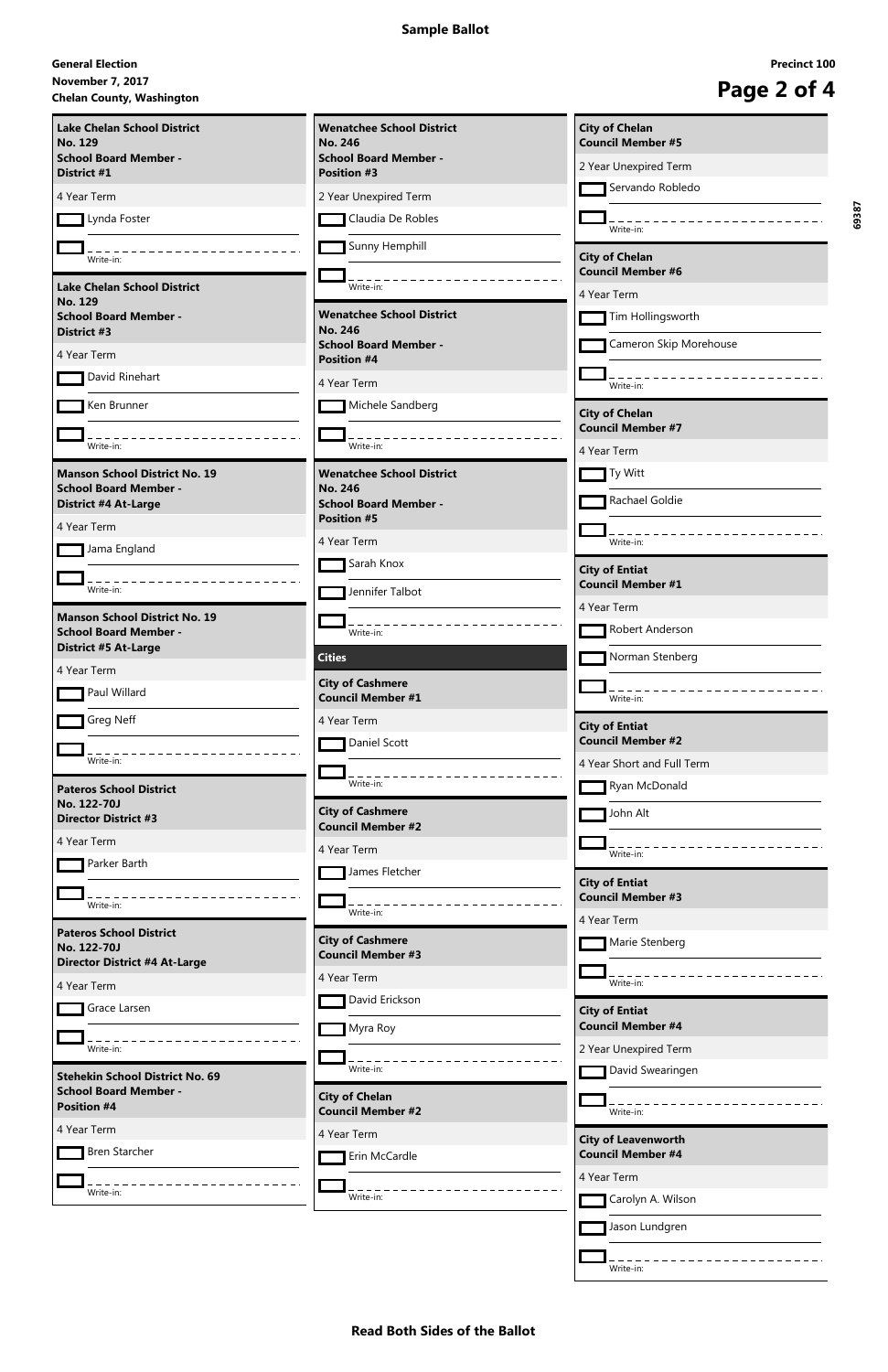# **November 7, 2017 General Election** November 7, 2017<br>Chelan County, Washington<br> **Chelan County, Washington**

**Read Both Sides of the Ballot**

| <b>City of Leavenworth</b><br><b>Council Member #5</b> | <b>Fire District No. 5</b><br><b>Commissioner #1</b>     | <b>Hospital District No. 2</b><br><b>Commissioner #5</b>              |
|--------------------------------------------------------|----------------------------------------------------------|-----------------------------------------------------------------------|
| 4 Year Short and Full Term                             | 6 Year Term                                              | 6 Year Term                                                           |
| Sharon Faye Waters                                     | <b>Brian Harris</b>                                      | Phyllis Gleasman                                                      |
| Gary Planagan                                          |                                                          | Jerry Isenhart                                                        |
|                                                        | Write-in:                                                |                                                                       |
| Write-in:                                              | <b>Fire District No. 6</b><br><b>Commissioner #1</b>     | Write-in:                                                             |
| <b>City of Leavenworth</b><br><b>Council Member #6</b> | 6 Year Term                                              | <b>Parks &amp; Recreation District</b>                                |
| 4 Year Short and Full Term                             | Dave Nichols                                             | <b>Manson Parks and Recreation District</b><br><b>Commissioner #1</b> |
| Clint Strand                                           | Write-in:                                                | 4 Year Term                                                           |
| Tibor Lak                                              | <b>Fire District No. 7</b>                               | <b>Taylor Quigley</b>                                                 |
| Write-in:                                              | <b>Commissioner #1</b>                                   | Write-in:                                                             |
|                                                        | 6 Year Term                                              | <b>Manson Parks and Recreation District</b>                           |
| <b>City of Leavenworth</b><br><b>Council Member #7</b> | <b>Butch Sims</b>                                        | <b>Commissioner #3</b>                                                |
| 2 Year Term                                            | Phil Moller                                              | 4 Year Term                                                           |
| Elmer Larsen                                           | Write-in:                                                | Ross Young                                                            |
| Write-in:                                              | <b>Fire District No. 8</b>                               | Lanny Armbruster                                                      |
| <b>City of Wenatchee</b>                               | <b>Commissioner #1</b>                                   | Write-in:                                                             |
| <b>Council Member #1</b>                               | 6 Year Term                                              | <b>Water Districts</b>                                                |
| 4 Year Term                                            | Stacey J. Barker                                         | <b>Alpine Water District</b>                                          |
| Jim Bailey                                             | Write-in:                                                | <b>Commissioner #1</b><br>6 Year Term                                 |
| Write-in:                                              | <b>Fire District No. 9</b>                               | Robert Love                                                           |
| <b>City of Wenatchee</b>                               | <b>Commissioner #1</b>                                   |                                                                       |
| <b>Council Member #2</b>                               | 6 Year Term<br>Mike Payne                                | Write-in:                                                             |
| 4 Year Term<br>Ruth E. Esparza                         |                                                          | <b>Lake Wenatchee Water District</b><br><b>Commissioner #1</b>        |
| Adriana Farnsworth                                     | Write-in:                                                | 2 Year Unexpired Term                                                 |
|                                                        | <b>Fire District No. 10</b><br><b>Commissioner #3</b>    | James A. Cook                                                         |
| Write-in:                                              | 6 Year Term                                              |                                                                       |
| <b>City of Wenatchee</b><br><b>Council Member #4</b>   | Ana Maria Spagna                                         | Write-in:                                                             |
| 4 Year Term                                            |                                                          | <b>Lake Wenatchee Water District</b><br><b>Commissioner #2</b>        |
| Keith Huffaker                                         | Write-in:                                                | 6 Year Term                                                           |
| Adam MacDonald                                         | <b>Hospital Districts</b>                                | John Cleve Borth                                                      |
|                                                        | <b>Hospital District No. 1</b><br><b>Commissioner #2</b> | Write-in:                                                             |
| Write-in:                                              | 6 Year Term                                              | <b>Lake Wenatchee Water District</b>                                  |
| <b>Fire Districts</b>                                  | <b>Bruce Williams</b>                                    | <b>Commissioner #3</b>                                                |
| <b>Fire District No. 1</b><br><b>Commissioner #1</b>   | Write-in:                                                | 4 Year Unexpired Term                                                 |
| 6 Year Term                                            | <b>Hospital District No. 2</b>                           | Doug J. Lewis                                                         |
| Doug Miller                                            | <b>Commissioner #1</b>                                   | <b>Bruce Harris</b>                                                   |
| Cameron (Cam) de Mestre                                | 6 Year Term                                              | Write-in:                                                             |
| Write-in:                                              | Mary T. Signorelli                                       | <b>Malaga Water District</b>                                          |
| <b>Fire District No. 3</b>                             | Jeremy Jaech                                             | <b>Commissioner #3</b>                                                |
| <b>Commissioner #1</b>                                 | Write-in:                                                | 6 Year Short and Full Term<br>Paul Edward Couldry                     |
| 6 Year Term                                            |                                                          | Krista Herling                                                        |
| Ross Frank                                             |                                                          |                                                                       |
| Write-in:                                              |                                                          | Write-in:                                                             |